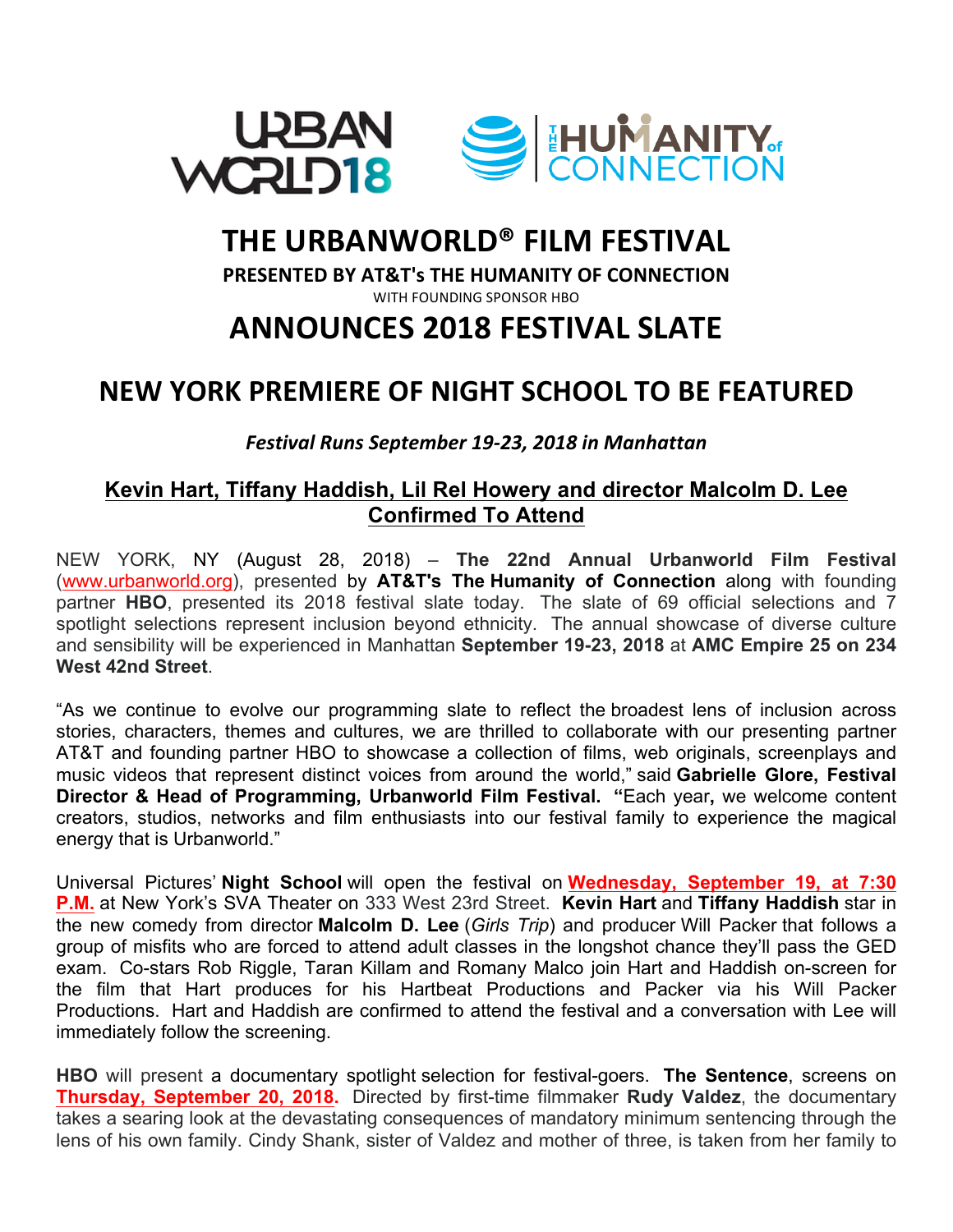spend 15 years in federal prison for conspiracy charges. Valdez copes with the tragedy by filming his nieces for over a decade to capture the moments his sister misses.

Inspired by the life of **Lil Rel Howery** (*Get Out*), Fox's **"Rel"** will debut at the festival on **Saturday, September 22, 2018.** The multi-camera comedy stars Howery as a successful, hardworking father and husband on the West Side of Chicago, whose life is perfectly on track. That is, until he discovers his wife is having an affair with his own barber – the worst person for your wife to sleep with, because as hard as it is to find love, it's even harder to find a good barber. Howery will appear at the festival for a post-screening Q&A.

Along with founding partner HBO, key supporters include **BET** as prestige partner and **NBCUniversal** as premiere partner. Industry partners include **AMC Independent, ARRAY, MPAA, Directors Guild of America, Producers Guild of America** and **Writers Guild of America East.**

Passes for the festival are on sale now and tickets for official selections and spotlights will be available in September on **urbanworld.org**. Additional festival announcements will also be made in September. Follow **@UWFilmFest** and use **#Urbanworld** to join the conversation about Urbanworld on social media.

#### **URBANWORLD 2018 FILM SLATE**

*\*As of 08.30.18\**

#### **SPOTLIGHT PRESENTATIONS**

Night School – Directed by Malcolm D. Lee (Presented by Universal Pictures) Rel – Executive Produced by Lil Rel Howery & Jerrod Carmichael (Presented by 20th Century Fox) The Sentence – Directed by Rudy Valdez (Presented by HBO) United Skates – Directed by Dyana Winkler & Tina Brown Little Woods – Directed by Nia DaCosta (Presented by NEON) Tyrel – Directed by Sebastian Silva (Presented by Magnolia Pictures) Jinn – Directed by Nijla Mu'min (Presented by Orion Classics)

#### **YOUNG CREATORS SHOWCASE**

Casey – Directed by Shanrica Evans (New York Premiere) Kinto – Directed by Joshua Paul (New York Premiere) Same, Old – Directed by Haya Alghanim (World Premiere) Silvia In The Waves – Directed by Giovana Olmos (New York Premiere) Sugar – Directed by Emiliana Ammirata (New York Premiere) Three In Stride – Directed by Sasha Whittle (World Premiere) Woke – Directed by Venk Potula (New York Premiere)

#### **U.S. NARRATIVE FEATURES**

1 Angry Black Man – Directed by Menelek Lumumba (New York Premiere) Flavor of Life - Directed by Rajesh Golla (East Coast Premiere) It's A Party – Directed by Weldon Wong Powers (New York Premiere) PIMP – Directed by Christine Crokos (World Premiere) Skin In The Game – Directed by Adisa (World Premiere)

#### **WORLD CINEMA NARRATIVE FEATURES**

El Chata / The Sparring Partner (Puerto Rico) – Directed by Gustavo Ramos (U.S. Premiere) The Burial of Kojo (Ghana) – Directed by Blitz Bazawule (World Premiere) Three And A Half / Teen aur Aadha (India) – Directed by Dar Gai (U.S. Premiere) Respeto (Philippines) – Directed by Alberto Monteras II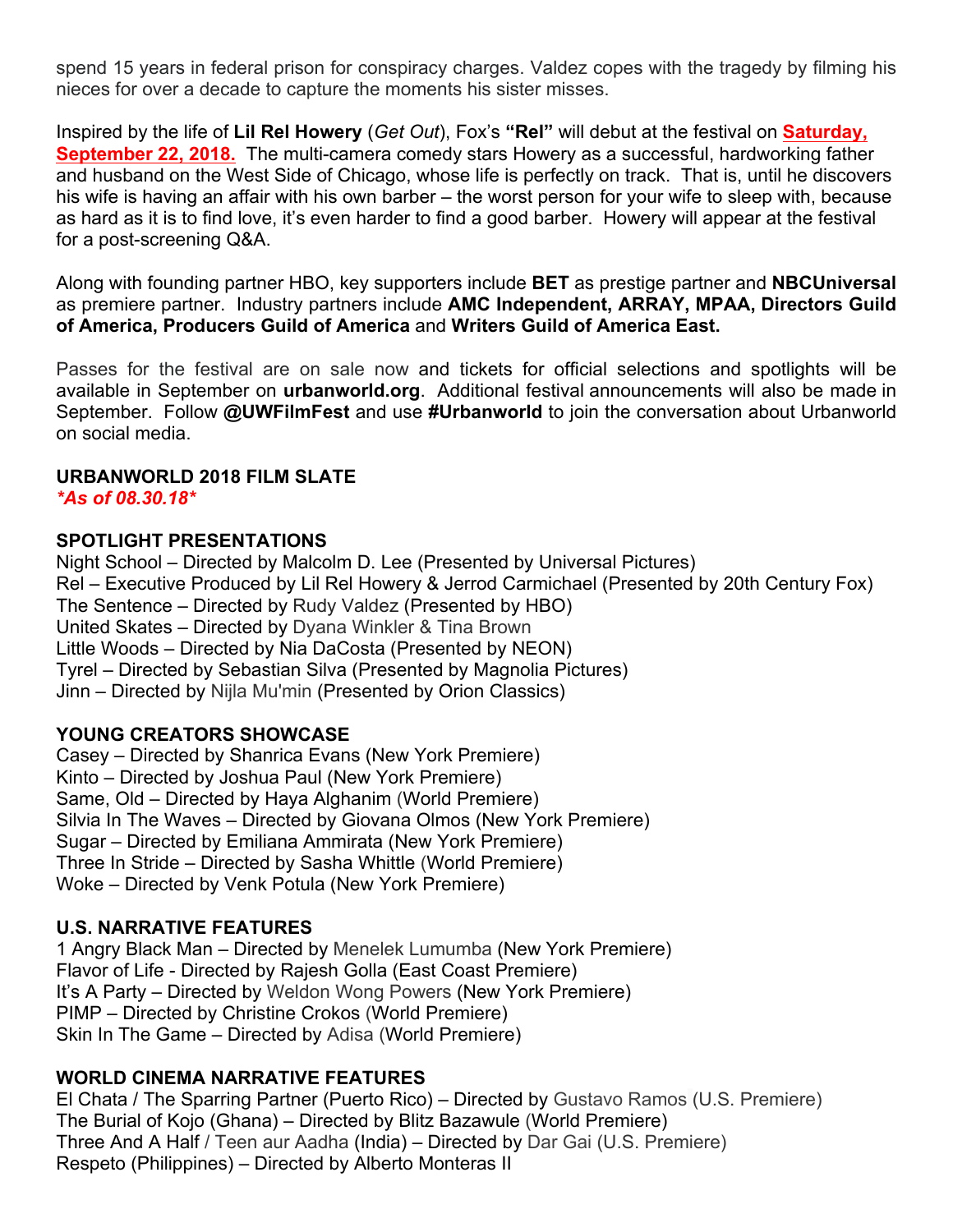### **DOCUMENTARY FEATURES**

21 and Done – Directed by Kiara C. Jones (World Premiere) Don't Be Nice – Directed by Max Powers (New York Premiere) Mr. Soul! – Directed by Melissa Haizlip She Did That. – Directed by Renae Bluitt The Pushouts – Directed by Katie Galloway and Dawn Valadez (New York Premiere)

#### **NARRATIVE SHORTS**

8 Million Miles from Hintahood – Directed by Justin Luis Denis (New York Premiere) Are We Good Parents? – Directed by Bola Ogun (East Coast Premiere) Blood Runs Down – Directed by Zandashé Brown (East Coast Premiere) Cross My Heart – Directed by Sontenish Myers (New York Premiere) French Fries – Directed by Janine Sherman Barrois Hunger – Directed by Wesley Wingo (World Premiere) I Am My Own Mother – Directed by Andrew Zox (U.S. Premiere) Jitters – Directed by Otoja Abit (New York Premiere) Kyenvu – Directed by Kemiyondo Coutinho (New York Premiere) LABOR – Directed by Cecilia Albertini (East Coast Premiere) Let Them Die Like Lovers – Directed by Jesse Atlas Mama Said No White Barbies – Directed by Tiye Amenechi Myself When I Am Real – Directed by Nefertite Nguvu (New York Premiere) Piu Piu – Directed by Naima Ramos-Chapman (New York Premiere) Salam – Directed by Claire Fowler Shame – Directed by Anusha Bose Sin Cielo – Directed by Jianna Maarten Sojourn – Directed by Jonathan Lewis (World Premiere) Somebody's Daughter – Directed by Shalini Adnani (World Premiere) The Announcement – Directed by Attika J. Torrence (World Premiere) The Hangman – Directed by Zwelethu Radebe (New York Premiere) The Mute / Câm LặNg – Directed by Pham Thien An (East Coast Premiere) Time 2 Surrender – Directed by Elvis Nolasco (World Premiere) Unspoken – Directed by Danae Grandison (World Premiere) Wale – Directed by Barnaby Blackburn We Know Where You Live – Directed by Honora Talbott What Happened to Evie – Directed by Kate Cheeseman (East Coast Premiere) Wolf – Directed by Brittany Ballard (East Coast Premiere)

#### **LATE NIGHT SCREENING**

Asian Mob – Directed by Hezues R (World Premiere)

#### **DOCUMENTARY SHORT**

Pa'lante (Puerto Rico) – Directed by Ramón Rodríguez (New York Premiere)

#### **ANIMATION SHORTS**

iRony – Directed by Radheya Jegatheva (New York Premiere) Lazare (FRANCE) – Directed by Mélisandre Hennuyer, Pierre Chupeau, Victor Besseau, Cassandra Haulot, Cyprien Beyaert Riot – Directed by Frank Ternier (New York Premiere)